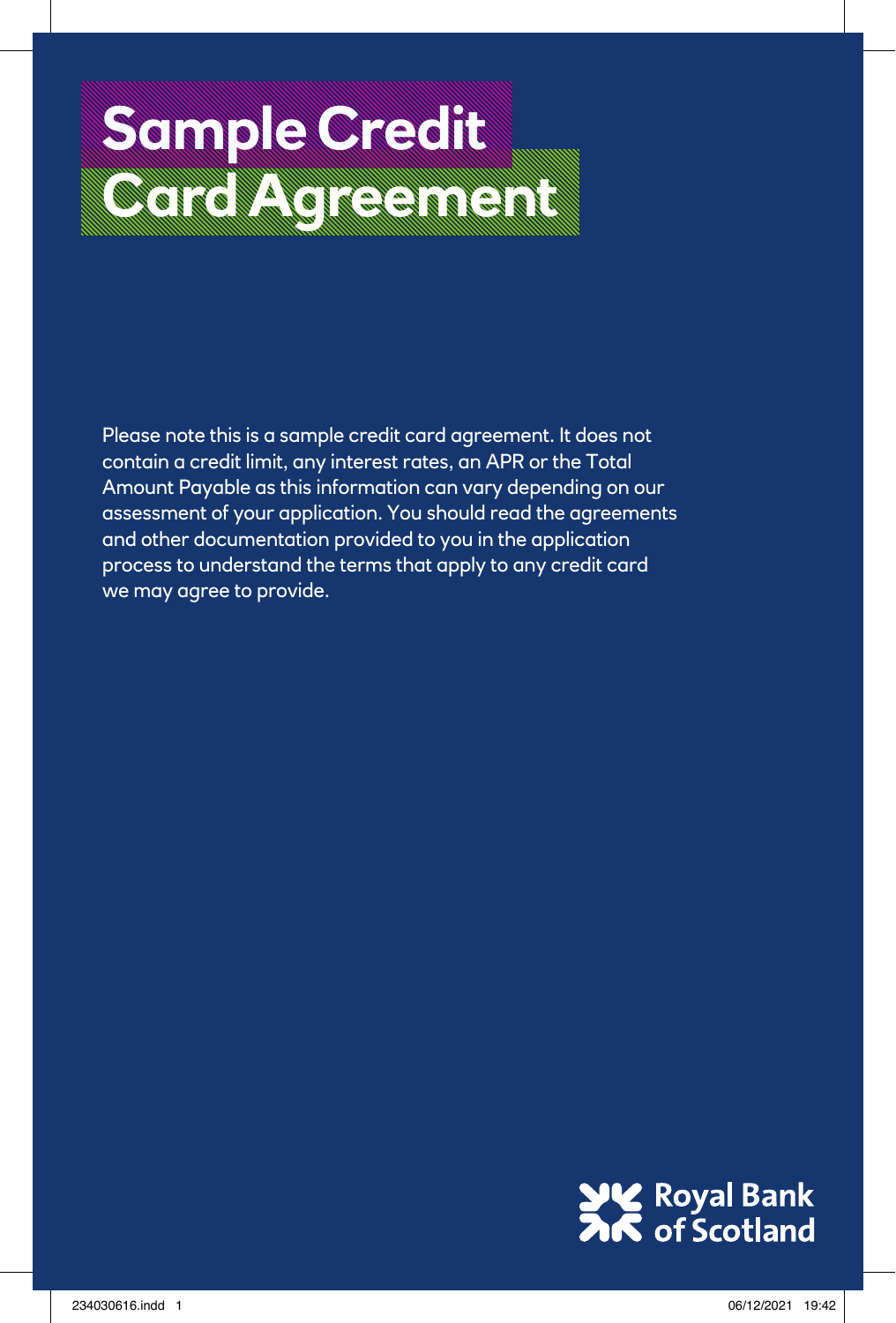# **Credit Card Agreement regulated by the Consumer Credit Act 1974**

**The following terms, General Conditions and Charges Tariff form your card Agreement.** 

# **We**: The Royal Bank of Scotland plc, Cards Customer Services, PO Box 5747,<br>Southend-on-Sea SS1 9AJ.

**You**: (the cardholder)

# **1 Credit Limit and Advance Limit**

The **Credit Limit** is the most you are allowed to owe on your account. The **Advance Limit** forms part of the Credit Limit and is the most you are allowed to owe for Advances. We will give you notice of these limits and may change them.

| <b>Advances</b> are when you use your credit card account for:                                                                                                                                                                                                                                                                                                                                  |                                                                 |  |
|-------------------------------------------------------------------------------------------------------------------------------------------------------------------------------------------------------------------------------------------------------------------------------------------------------------------------------------------------------------------------------------------------|-----------------------------------------------------------------|--|
| Withdrawing cash                                                                                                                                                                                                                                                                                                                                                                                | These transactions                                              |  |
| Payments to a UK bank or building society current account (Money<br>Transfers). Please note that Money Transfers may incur a different rate<br>of interest from the Advances rate. Please see your interest rates tabled<br>at section 4 for details of the rates which apply to this Agreement.                                                                                                | are subject to your<br>Advance Limit.                           |  |
| Purchasing and topping up electronic money or payment cards (including<br>purchases or top-ups of electronic money that are immediately used<br>to fund another transaction), vouchers (including electronic vouchers),<br>travellers' cheques, foreign currency (for example purchasing currency<br>through Travelex)                                                                          | These transactions<br>are not subject to<br>your Advance Limit. |  |
| Repaying borrowing to another lender (excluding Balance Transfers)                                                                                                                                                                                                                                                                                                                              |                                                                 |  |
| <b>Transferring funds</b>                                                                                                                                                                                                                                                                                                                                                                       |                                                                 |  |
| Payments to merchants we identify as being in the business of<br>gambling, even if not for a bet (Gambling Transactions). Gambling<br>Transactions are any transactions with someone operating gambling<br>facilities, such as casinos, bookmakers or online gambling sites.<br>Please note that this will also include non-gambling transactions, such<br>as buying food or drink in a casino. |                                                                 |  |

You will be charged a Cash Fee for all Advances. Please see the Charges Tariff for details of the Cash Fee.

A transaction where you buy goods or services using your card or card number is a **Purchase** unless we have described it as an Advance.

**Balance Transfers** are when we pay your debt to another financial institution and charge it to your account. Balance Transfers are not treated as Advances and cannot be made to pay a debt you owe us or any other member of the Royal Bank of Scotland Group. Subject to available credit, you may carry out Balance Transfers up to 95% of your Credit Limit. Each Balance Transfer must be for at least £100. There is a fee payable for carrying out Balance Transfers, the details of which are contained in the Charges Tariff. This fee is treated as part of the Purchase balance, however, interest will not be charged at the Purchase interest rate on this fee.

You can request an increase in your Credit Limit. Before agreeing an increase, we will assess your ability to pay. After notice of a Credit Limit increase you can tell us you wish to keep your existing limit or request the increase as soon as possible. At any time you can request a reduction in your Credit Limit and opt out of future Credit Limit increases.

The numbers to call to make these requests are at the end of the General Conditions.

Your account is a personal account and must not be used for business purposes.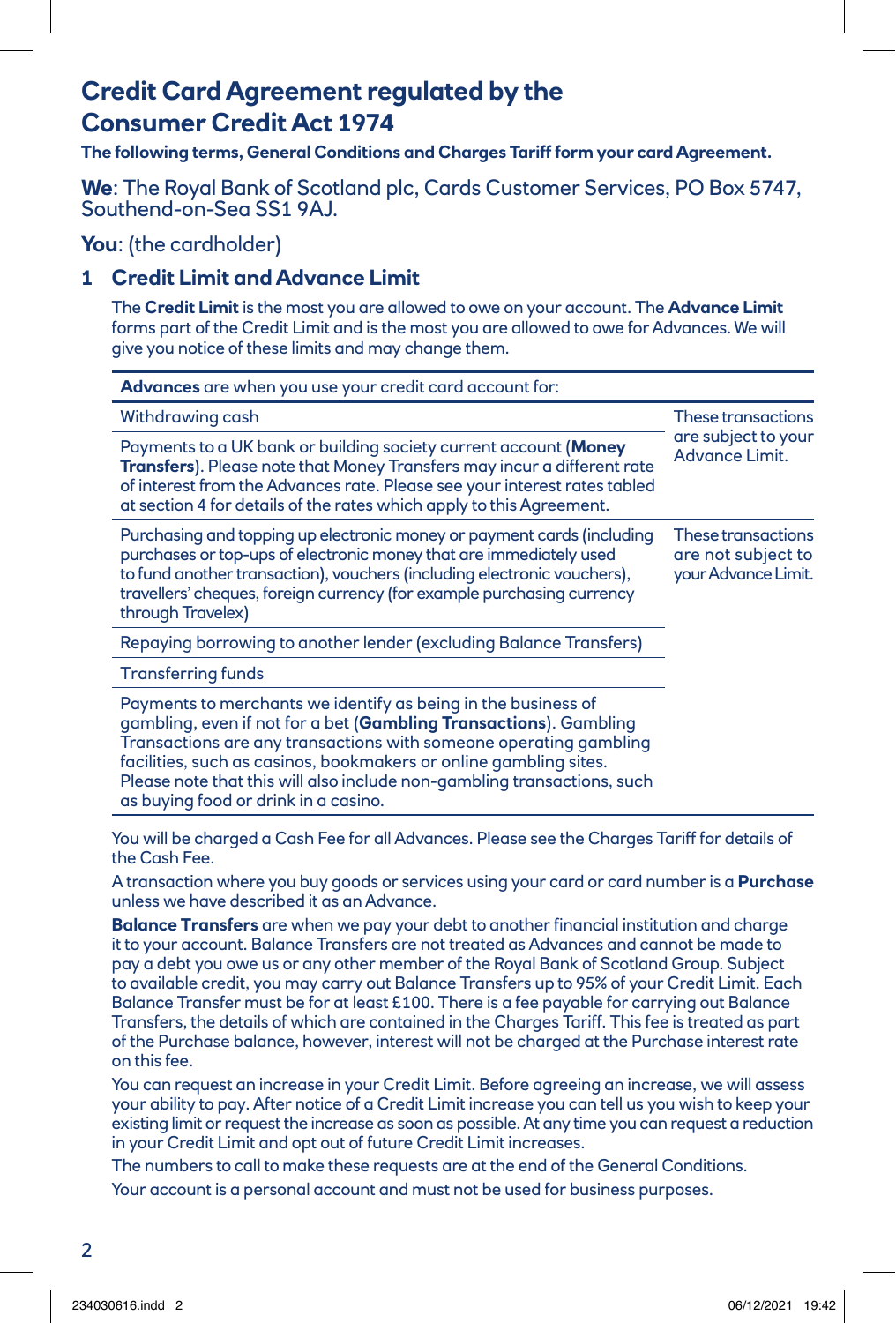# **2 Payments**

Each month you must pay at least the **Minimum Payment** shown on your statement.

The Minimum Payment will be the greater of:

- (i) £5 or the full balance if less;
- (ii) that month's interest, any Default Charges and that month's Instalment Plan fee(s), 1/12th of any annual fee and 1% of the remaining balance (including any Instalment Plan balance(s) but excluding any annual fee); or
- (iii) the excess over your Credit Limit after deducting any overdue amounts from previous statements.

We limit each overdue amount to the greater of (i) or (ii) above.

Payment must be made by the date shown on your statement and any overdue amounts, which will be included in the total amount you are required to pay, are payable immediately. You can pay the whole or part of your balance at any time using the payment methods described on your statement.

**We encourage you to pay more than the minimum amount each month, to clear your balance more quickly and pay less interest. If you're finding it difficult to make payments please tell us so that we can try to help.**

You must not create a credit balance on your account by overpaying to your card. We may return any credit balance to you.

You can also access details of your up to date balance, payments and transactions using online or mobile banking, or by calling us on the General Enquiries number set out at the end of this Agreement. Please call us if you would like more information on these services.

# **3 APR and Total Amount Payable**

#### **[Purchases]**

#### XX.X% APR (variable)

**APR** means the Annual Percentage Rate of charge; it is based on the assumptions below and reflects the cost of borrowing, including interest on Purchases and any other charges you have to pay.

 The APR does not take account of any future changes to interest rates, fees or charges or the terms of any special offers.

£XXXX.XX is the Total Amount Payable under the Agreement.

 The APR and Total Amount Payable are based on the assumption that at account opening you make a Purchase that totals £1,200. Any annual fee is treated as paid on the same day as the Purchase is debited. The Purchase balance is reduced to zero by 12 equal instalments which together with interest are paid monthly, starting one month after the date of initial drawdown. It is assumed that no other transactions take place and the Purchase interest rate remains unchanged.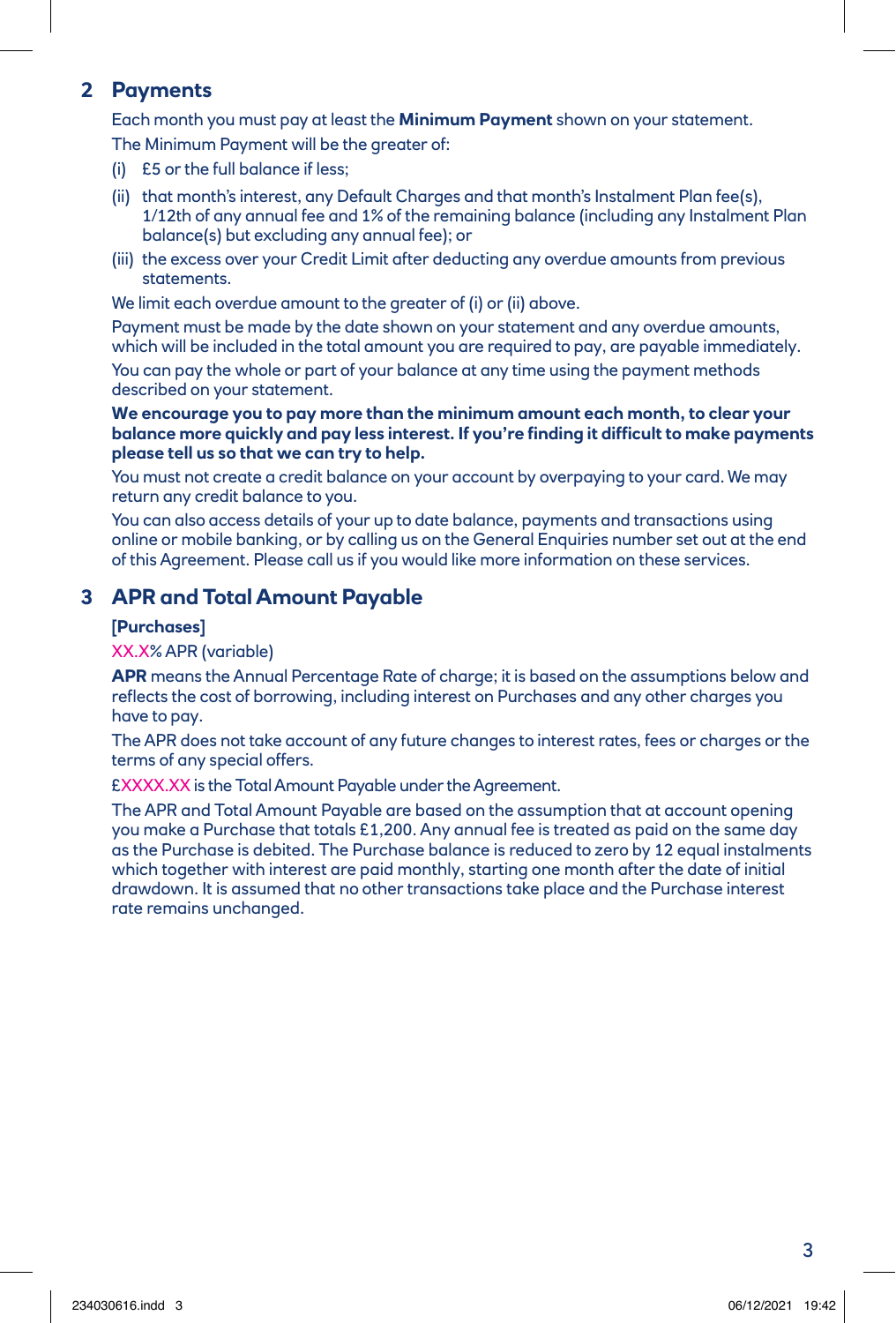#### **4 Interest rates**

| <b>Transaction Type</b>                                                                                                                   | <b>Monthly Rate</b> | <b>Annual Rate</b>  |
|-------------------------------------------------------------------------------------------------------------------------------------------|---------------------|---------------------|
| Purchases applied to the account in the first X<br>months from account opening (this rate applies<br>until X months from account opening) | 0.000% (fixed)      | 0.000% p.a. (fixed) |
| Purchases after the first X months                                                                                                        | X.XXX%              | X.XXX% p.a.         |
| Balance Transfers applied to the account in the<br>first X months (this rate applies until X months<br>from account opening)              | 0.000% (fixed)      | 0.000% p.a. (fixed) |
| Balance Transfers applied after the first X months/<br>(or after the end of any special offer period)                                     | XXXXX               | XX.XXX% p.a.        |
| <b>Money Transfers</b>                                                                                                                    | X.XXX%              | XX.XXX% p.a.        |
| <b>Advances</b>                                                                                                                           | X.XXX%              | XX.XXX% p.a.        |

All rates shown are variable unless stated as fixed. They will apply until we change them.

If you take up any special offer, the terms of that offer, including any transaction fee, will apply. If you break this Agreement, we may reduce or end any special offer by giving you written notice.

We may change any other interest rate for any of the reasons set out in General Condition 9(b). We will give you at least 30 days' written notice before the change is made, unless it is an interest rate reduction, or a change that you have requested and we have agreed to, in which case we may make it immediately and will confirm the details of it to you in writing within 30 days.

You will have an opportunity to opt out of an interest rate increase by giving us notice to close your account. For more details, see General Condition 9(e).

# **5 Your right to cancel**

You have 14 days to cancel this Agreement, without giving us a reason.

That 14 day period starts the day after you receive your first card and ends 14 days afterwards. You can do this by writing to The Royal Bank of Scotland plc, Cards Customer Services, PO Box 5747, Southend-on-Sea SS1 9AJ or by telephoning 0370 907 0010 (Minicom 0800 141 3999). **You must pay the balance and accrued interest within 30 days.** You will not have to pay any fees or other charges. Payment can be made by sending a cheque payable to The Royal Bank of Scotland plc to the same address or we can advise you of alternative payment options on request. You can obtain details of the balance and the daily amount of interest by telephoning 0370 907 0010.

# **Warning – missing payments**

 If you miss payments this could make obtaining credit more difficult and we may take court action. If you still do not pay what you owe, a court order could be enforced against you and (except in Scotland) your home may be repossessed.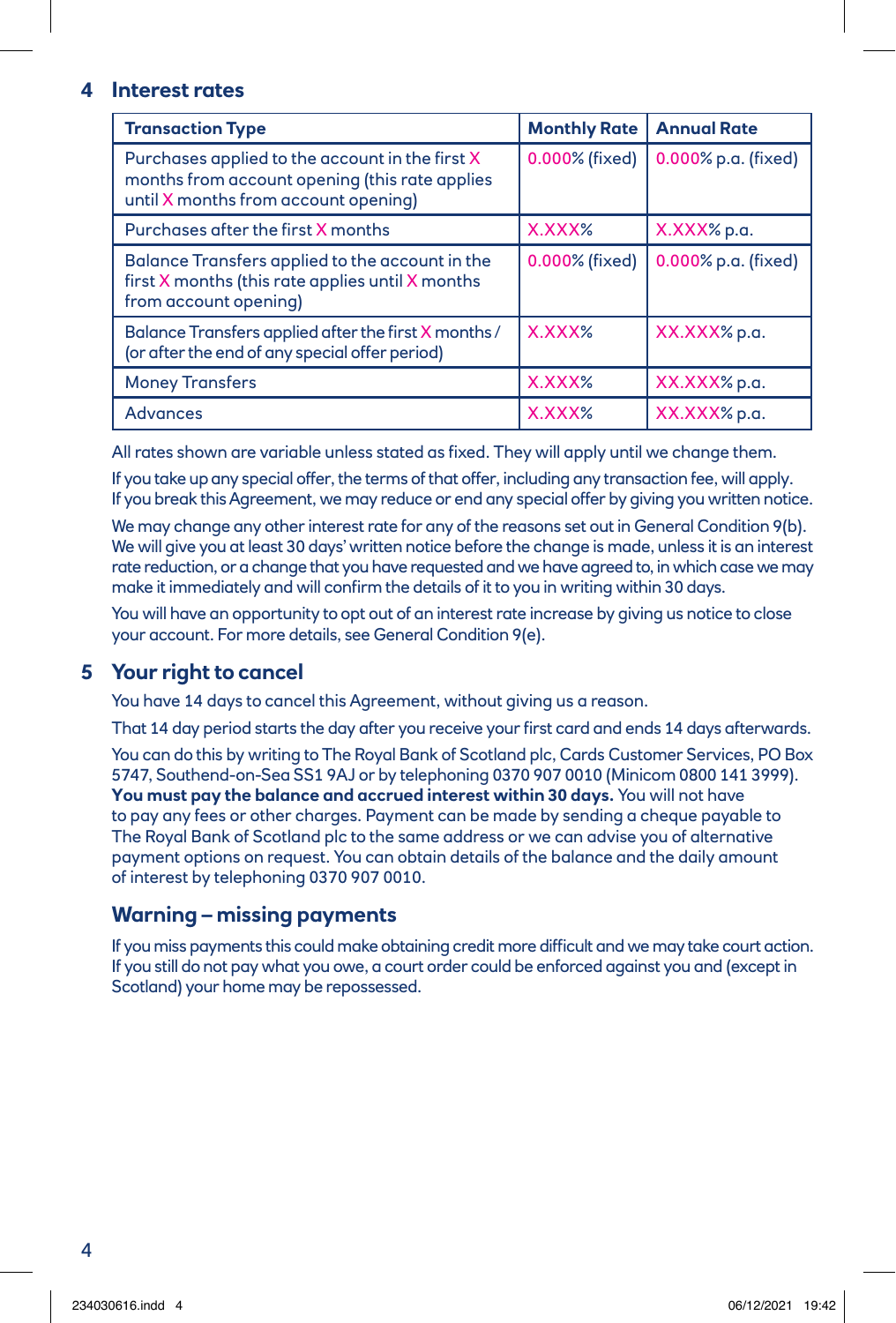# **The General Conditions and Charges Tariff should be read with the terms which, together, form your card Agreement**.

# **General Conditions**

- **1 Cards**
- (a) We will issue a card and **PIN** (personal identification number) to you and open an account. You may request the issue of cards and PIN(s) to others but we may decide not to issue them or to limit the number issued.

You authorise us to pass information about you and the account to any additional cardholder.

- (b) You (and any additional cardholder) must:
	- sign the card when received and follow any activation procedures;
	- keep each card secure and not allow any other person to use it;
	- keep all your **Security Details** (including passwords, log-in details for telephone, mobile or online banking and PINs) safe and take all reasonable precautions to prevent them becoming known to any person who is not authorised to access your account and prevent their fraudulent use (including not recording them in a way that could allow another person to access them);
	- be aware that if you give your online Security Details to a third party provider, we're not responsible for what they do with your details or account information; and
	- if you're logged on to online or mobile banking, not leave the device (for example, the mobile phone or computer) you're using unattended and make sure that any information stored or displayed on your device is kept secure.

**We'll never ask you to disclose your full Security Details to us or to any other person or organisation.** Even if the person requesting your Security Details is using our name and logo and appears to be genuine, you must not share your Security Details with them.

Some third party providers might ask you for your online Security Details to provide their service to you. If you decide to give them this information, this means that they'll be able to see and do anything you can on your account.

- (c) You (and any additional cardholder) must not:
	- exceed your Credit Limit or Advance Limit;
	- use a card after it has expired or been cancelled;
	- use a card for illegal purposes.
- (d) We may reissue a card or issue a different card type from the one you applied for and your account number may change.

# **2 Card transactions**

- (a) You (and any additional cardholder) may carry out transactions with the card or card number, after we have opened the account, by following any procedures required and you must pay all amounts charged to the account.
- (b) Any transaction in a foreign currency will be converted to sterling at the **Payment Scheme Exchange Rate** (the rate provided by Visa, Mastercard or any other payment scheme), at the date of application to the account. For information on exchange rates you can call the number at the end of these General Conditions or visit the website of the payment scheme shown on your card (for example, Visa or Mastercard).
- (c) Provided you do not exceed the Credit Limit or Advance Limit, you (or any additional cardholder) can use a card to withdraw cash from cash machines up to your daily cash withdrawal limit. This limit applies to withdrawals inside and outside the UK and we may change it from time to time. You will be charged the Cash Fee and interest at the Advances rate for these withdrawals.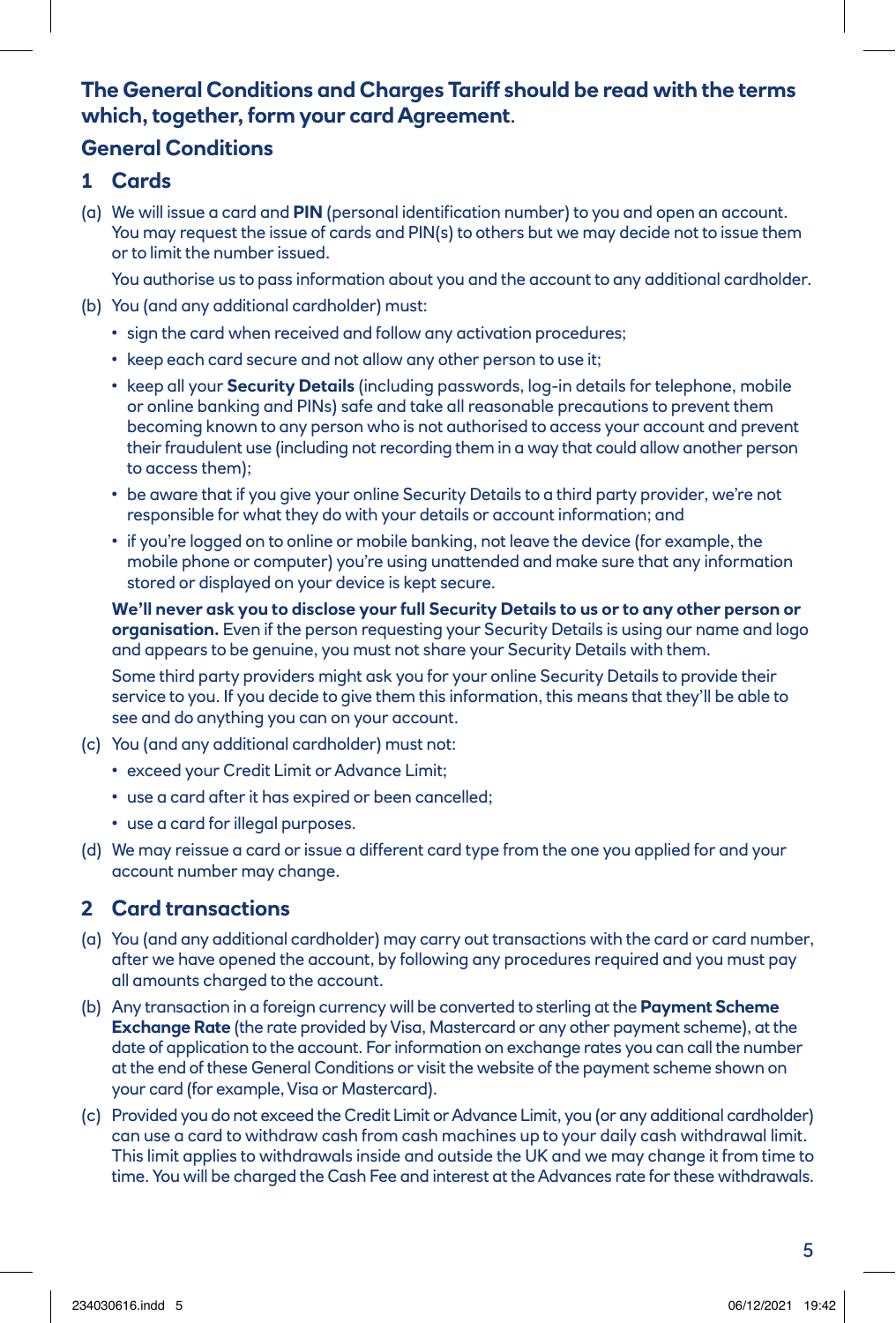- (d) You and any additional cardholder may make Money Transfers and Balance Transfers. If we receive a Balance Transfer or Money Transfer instruction:
	- before 6pm on a business day, it will reach the other bank or lender on the next business day;
	- on a non-business day (i.e. the weekend or a bank holiday) or after 6pm on a business day, we will treat it as received on the next business day and it will reach the other bank or lender on the business day after that.

 Please make sure that you provide us with correct details for the other account, including the credit card number for a Balance Transfer and the account number and sort code for a Money Transfer.

 If incorrect details are provided for a Money Transfer or Balance Transfer it may not be completed or payment may go to the wrong account. We will make reasonable efforts to recover the payment and may charge you our reasonable costs. If we are unable to recover the payment, you can ask us to send you available information on it so that you can attempt recovery.

 Where correct details are provided, but there is an error in making the Money Transfer or Balance Transfer:

- you must tell us about this without undue delay and in any event no later than 13 months after the date on which the transaction was debited to your account by calling the number at the end of these General Conditions;
- you can ask us to investigate what has happened to the payment;
- if the error is our fault, we will refund the amount of the payment, plus any extra interest and charges that you incur on your accounts as a result; and
- if the payment arrives late, you can ask us to request that the other bank or lender treats it as made on time (this may require them to refund interest and charges incurred on the account receiving the payment).
- (e) A transaction is authorised where you (or an additional cardholder):
	- follow the procedures required by the merchant, which may include:
		- entering the PIN or providing any other security code;
		- signing a sales voucher;
		- providing any details requested;
		- using a card reader; or
		- using a contactless payment unit.
	- use a card and PIN to obtain an Advance at a machine or bank counter;
	- provide the card details to us, and if required one or more of the following: the payee name, address and date of birth, when you request a Balance Transfer, Advance, or Money Transfer;
	- orally or in writing consent to the transaction after it has taken place; or
	- by any other means we tell you are available this may include asking you to take extra steps (for example, entering a one-time passcode that we send you) to authorise transactions, including when you pay a merchant.

 Authorisation can cover single transactions or Recurring Transactions, or a future transaction of a certain or uncertain amount.

 **Recurring Transactions** are regular payments (including for an indefinite period) that you (or an additional cardholder) authorise a third party to collect from your account. Recurring Transactions are not covered by the Direct Debit Guarantee.

- (f) We may refuse a transaction if:
	- we suspect the card has been lost or stolen;
	- processing the transaction would break the terms of this Agreement;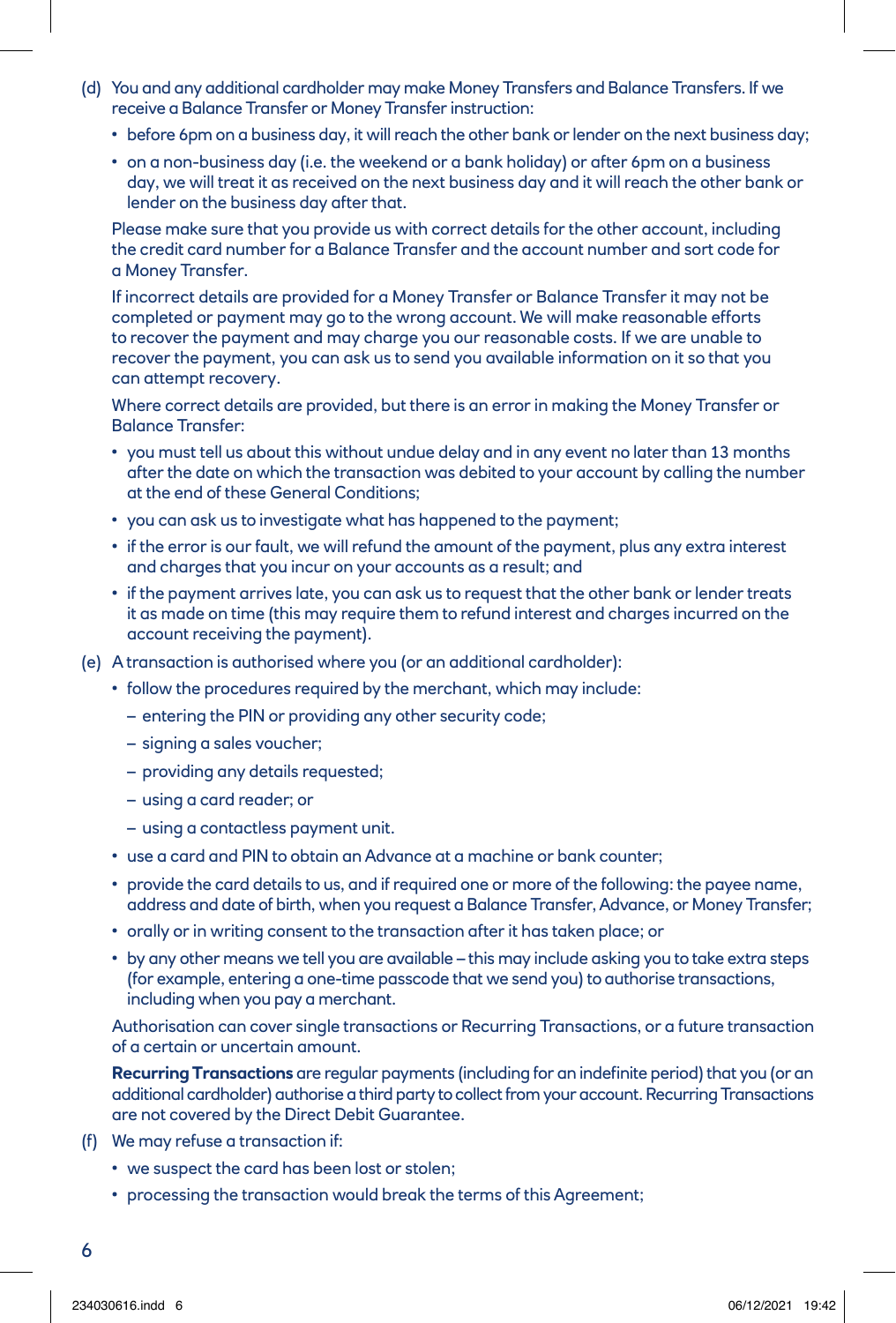- you have broken the terms of this Agreement in a serious way;
- you would go over your Credit Limit or Advance Limit (taking account of any amounts yet to be applied);
- we believe your account is being used for illegal purposes (such as money laundering);
- we believe there has been fraud on your account or it is at risk of someone using it to make a fraudulent or unauthorised transaction;
- we reasonably believe that you (or an additional cardholder) did not authorise the instruction;
- we must do so to comply with applicable laws and regulations, including those designed to stop fraud on your account;
- as a result of a change in the way you operate your account or in your financial circumstances, we reasonably believe that you may have difficulty in meeting your commitments;
- you use a service that we offer to restrict transactions of that type or to suspend your card;
- the merchant involved falls within a category that we have determined poses a high risk of not providing the goods or services you are expecting, or we determine that the transaction falls within a category that poses a high risk of financial loss to our customers;
- the merchant does not provide us with the information we require to verify the transaction (for example the encrypted data we use to verify the use of Chip & Pin; this often occurs in certain foreign jurisdictions).

 If we refuse a transaction, we will, if possible, give you the reason for the refusal and you may be able to correct any information which led to it. You can obtain this information about the refusal by calling the number provided at the end of these General Conditions. We may also tell you orally or in writing.

- (g) Generally, once authorised, a transaction cannot be stopped, although we may be able to stop it if we receive satisfactory evidence that it has been cancelled. You may cancel Recurring Transactions either by telephoning us on 0370 907 0010 or by contacting the merchant, in each case by the end of the business day before the next transaction is due to be made. If you request us to cancel Recurring Transactions, we advise that you should also give notice of the cancellation to the merchant because such cancellation does not affect any continuing obligation you may have to the merchant.
- (h) If you use your card to pay a merchant, we will only make the payment when we receive the request from the merchant's bank. This means there may be a delay between using your card to make a payment and the transaction appearing on your account. The transaction will show on your account within one business day of us receiving the request for it.
- (i) If you have received unsatisfactory goods or services paid for with your card, costing over £100 but not more than £30,000, or if a merchant has otherwise broken their agreement with you or misrepresented these goods or services, you may have a claim against us as well as the merchant under section 75 of the Consumer Credit Act 1974.
- (j) We do not guarantee that a card or card details will be accepted. We are not liable if any merchant or machine fails to let you (or an additional cardholder) pay or withdraw cash or we cannot provide any part of our service for a reason beyond our control.
- (k) You may sometimes use your card to authorise a transaction where the amount to be paid is not known, for example when you check into a hotel or hire a car. If this happens you should be asked to confirm the exact amount that will be blocked on your account. If you have agreed that an exact amount can be blocked, we will reduce your available credit and that amount will not be available for you to use. Once we become aware of the amount of the transaction, we will release the blocked funds and restore your available credit. Please note that if you make the payment using a different card or payment method (for example cash), we will not know that payment has been made and it may take us longer to restore your available credit, but we will usually release the blocked funds within 7 days.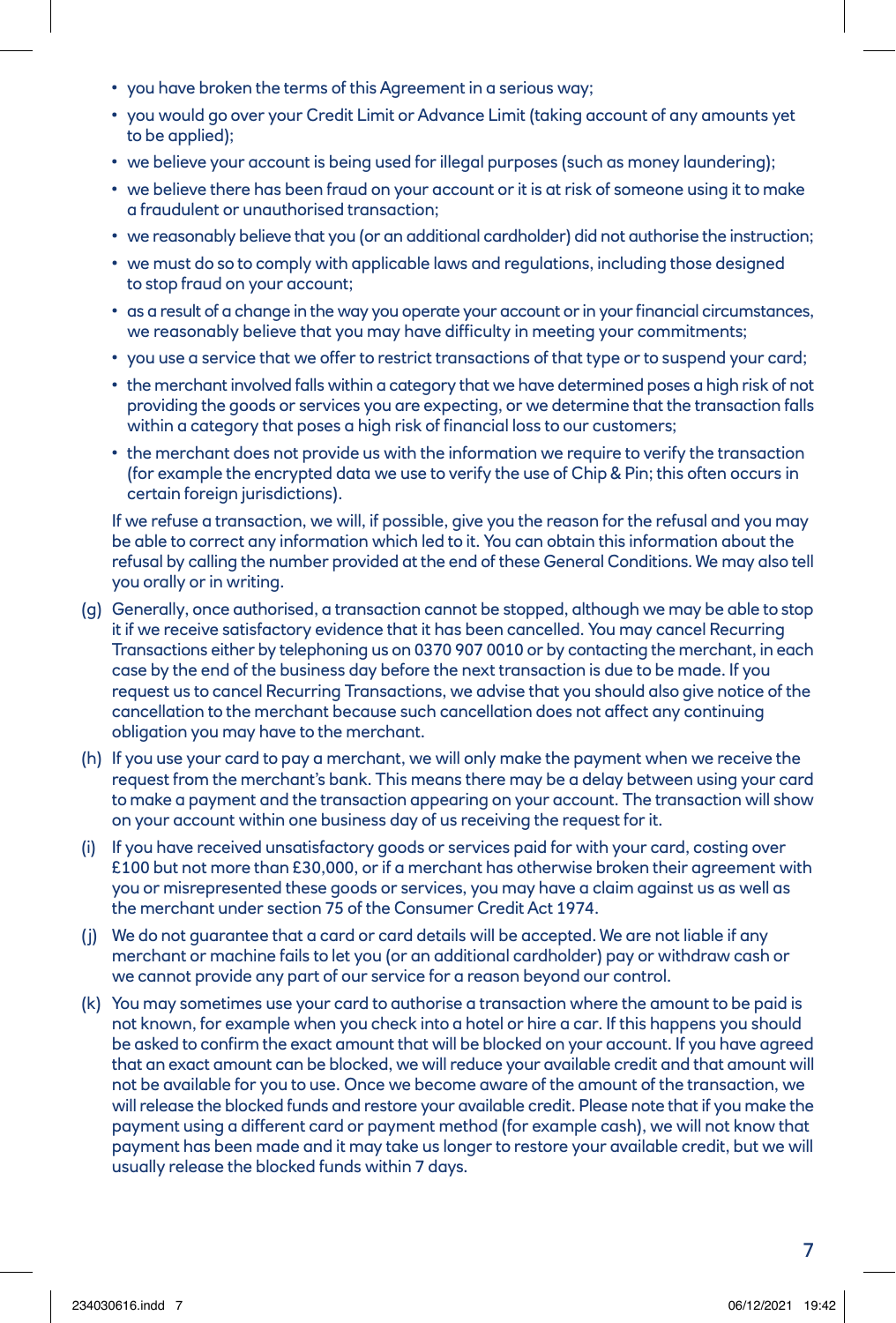- (l) If you do not know the final payment amount when you authorise a transaction, we will refund you, provided:
	- the amount of the payment exceeded what you could reasonably have expected to pay (excluding increases resulting from exchange rate fluctuations);
	- the payment was made in the European Economic Area; and
	- you ask for a refund within 8 weeks of the date the payment left your account.

You won't be refunded if you gave your consent to the payment directly to us and, at least 4 weeks in advance:

- we or the merchant provided you with information about the payment; or
- information about the payment was made available to you (for example, at any branch or through online banking).

We may ask you for additional information to decide whether you should be refunded. We'll refund you, or explain why we're refusing the refund, within 10 business days of your request for a refund or (if we've asked you for additional information) within 10 business days of us receiving that information.

#### **3 Statements**

 Monthly statements will be issued to provide you with details of payments and all amounts charged to your account since your previous statement.

## **4 Charges and tax**

- (a) You must pay the charges set out in the Charges Tariff, together with any tax, duty or other charge required to be paid to any authority, which will be applied to your account.
- (b) You must pay any reasonable costs we incur in enforcing payment, after as well as before any court order, including the cost of finding you if you change your address but do not tell us.

#### **5 Calculation of interest**

- (a) Interest is charged on Purchases, Advances, Money Transfers and Balance Transfers from the date the transaction is applied to the account until paid.
- (b) Interest accrues on fees and charges, except annual or Instalment Plan fees. This interest accrues at the Purchases rate and is charged from the date of application to the account until paid. Default Charge interest will not be charged before expiry of any deferral period required by law.
- (c) Interest on interest accrues at the same rate as the category of transaction, fee or charge on which interest is charged, from the date that interest is applied. We do not charge interest on interest for Default Charges.
- (d) Interest is calculated using a daily interest rate (derived from the Annual Rate) on the average daily balance since the previous statement date.
- (e) Your statement will show a balance and a payment date. If you pay the full balance **and** also paid the full balance on the previous month's statement by the relevant payment dates, you will not have to pay interest on Purchases. Interest is applied to your account on the statement date but, when necessary, an adjustment (to include interest on Purchases) will be made on the next statement.
- (f) Interest will continue to be charged after any court order for payment until it is satisfied.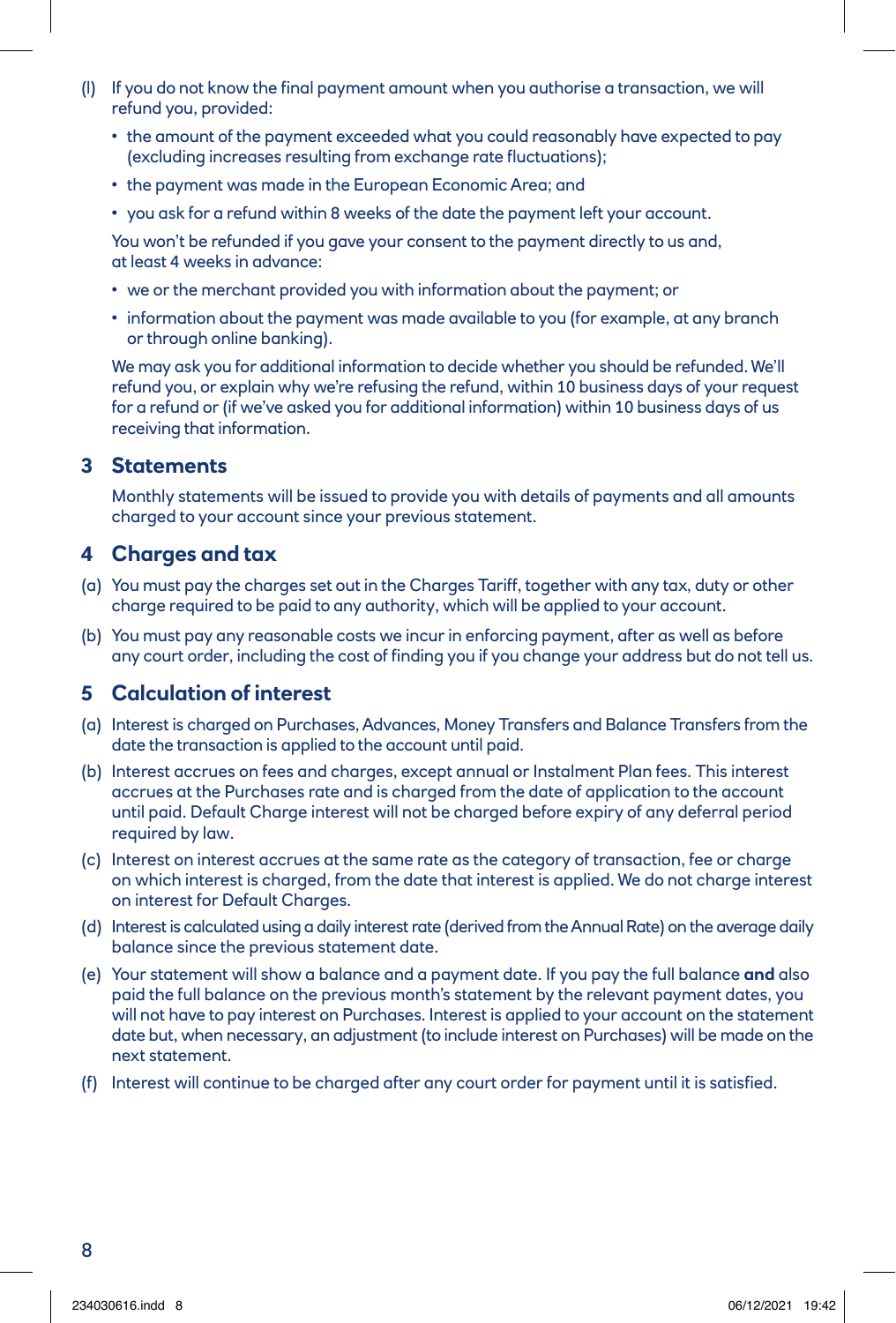## **6 Payments**

- (a) Payments to your account will not reduce a balance until the payment is cleared. Your monthly statement includes information about clearance periods.
- (b) You cannot choose how a payment is applied to your account. We apply any payments you make to your account in the following order:
	- to pay your contractual Minimum Payment under section 2 of this Agreement;
	- to pay any Instalment Plan fees;
	- to pay any monthly Instalment Plan repayments (if you have more than one plan we'll first pay off the one which ends soonest);
	- to reduce sums shown on your most recent monthly statement (excluding Instalment Plans), according to their interest rates, with the highest rate paid first;
	- to reduce the remainder of the outstanding balance(s) on any Instalment Plan(s) on the account; and
	- finally, if any payment exceeds your most recent monthly statement balance, the excess will then be applied to reduce sums charged to your account but not yet shown on any monthly statement. This is also done according to their interest rates, with the highest interest rate paid first.
- (c) If parts of any of the balances referred to in (b) have the same:
	- interest rate, sums on which interest is charged on interest will reduce first;
	- special offer interest rate, they will be reduced according to their special offer expiry dates, with the earlier paid first.
- (d) We treat any payments made to your account as reducing overdue amounts from previous monthly statements before reducing the Minimum Payment.
- (e) We may give notice allowing you not to make a Minimum Payment.If so, interest will still accrue.
- (f) If a payment is made to your account and the payer's bank tells us that it is a mistake, we may pass them your contact details so that they can discuss the payment with you. This will happen if you tell us that the payment has been made correctly or do not respond when we ask you about it.

#### **7 Lost or stolen cards**

- (a) If a card is lost or stolen, or you suspect it is lost or stolen, or that someone who is not authorised to access your account knows its details, or your Security Details, or that a card, its details or its Security Details were used without your agreement, you must tell us immediately. The address and telephone numbers are at the end of these General Conditions, and you can also call us from a branch.
- (b) If a card is misused before you report its loss or theft, or that someone else knows the Security Details, you will only have to pay up to £35 for any misuse. But if the card is misused by someone who has it with your permission, you will have to pay for all transactions. Once you have given notice of loss, theft or possible misuse, we will cancel the card and you will not be liable for any further transactions. If you then find the card you must not use it. To prevent fraud, cut it in half through the signature box, magnetic strip and chip.
- (c) We may give any appropriate third party information:
	- in connection with the use, loss, or theft of the card, and/or the Security Details; or
	- in order to meet our obligations as a member of the relevant payment scheme.
- (d) If we know or suspect that your card or its details, or Security Details have been used without your agreement, we will contact you using the most recent details we hold for you. We may do so using any of the means of communication set out at General Condition 10. Remember, we'll never ask you to disclose your full Security Details to us or to any other person or organisation.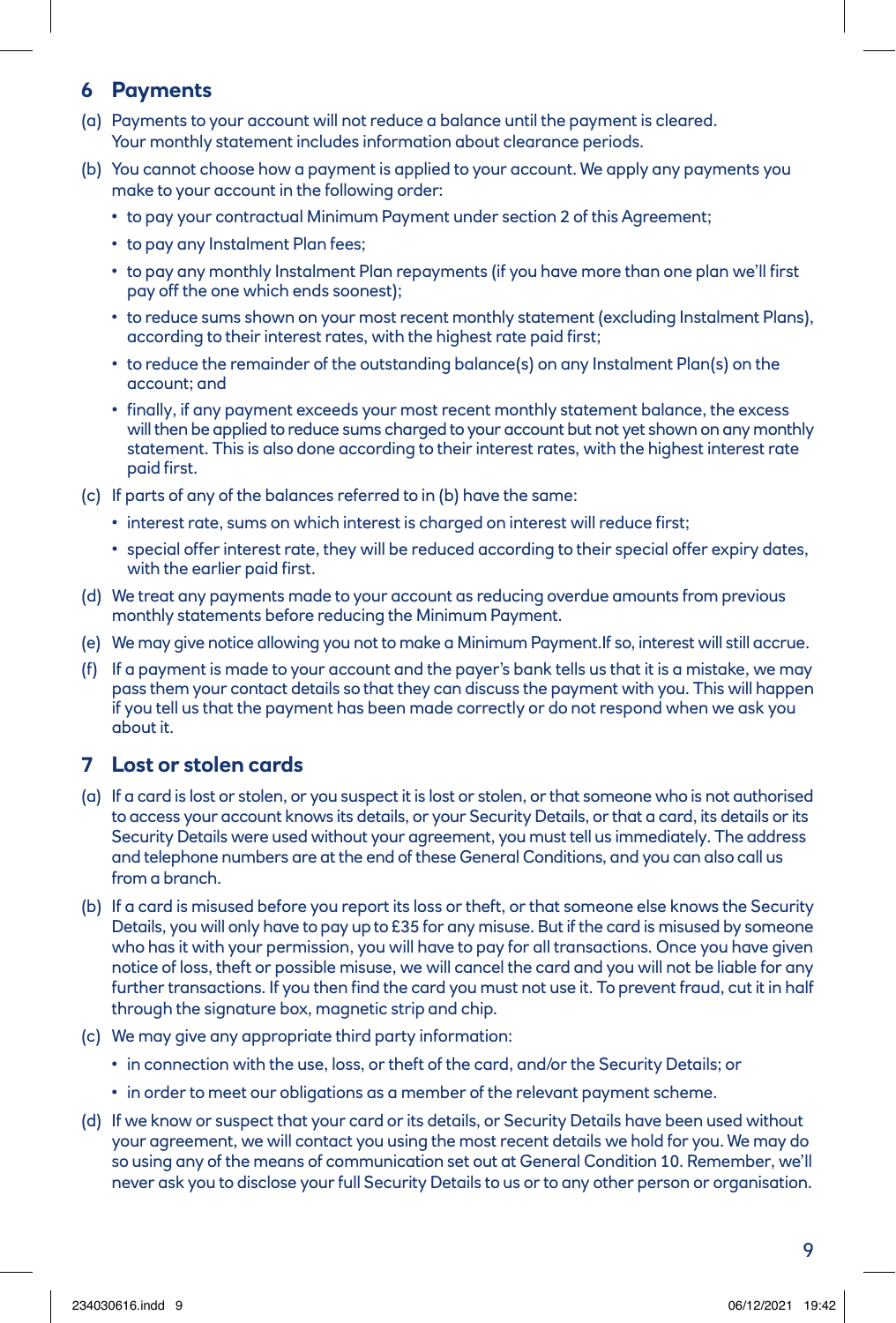#### **8 Ending or restricting use of a card or account and ending the Agreement**

- (a) If we have a good reason, including if:
	- you break this Agreement in a serious way;
	- we notify you that we are closing your card;
	- we believe your account is being used for illegal purposes (such as money laundering);
	- we believe there has been fraud on your account or it is at risk of someone using it to make a fraudulent or unauthorised transaction;
	- there is a change in how you operate your account or your financial circumstances giving us reasonable grounds to believe you may have difficulty meeting your commitments; or
	- you pay off more interest, fees and charges than other amounts over two, consecutive 18-month periods and then either refuse to increase your monthly payments as requested or are unable to do so (including where you start, but cannot continue, to pay the higher amounts),

 we may suspend, restrict or withdraw the use of any card or the account and/or reduce the Credit Limit and Advance Limit at any time. Any merchant or machine may then retain any card. You will be told before this action is taken, or as soon as possible afterwards. You may request restoration of a card and/or the account by calling the number at the end of these General Conditions.

- (b) As part of our fraud prevention policy, we may:
	- restrict overpayments to your account that are in excess of your balance;
	- suspend or restrict the ability to carry out Balance Transfers and/or Money Transfers on our credit cards – we will only do so where we reasonably consider that the level of fraud on Balance Transfers and/or Money Transfers is so high that there is a real risk of any such transaction being fraudulent.
- (c) This Agreement has no minimum duration but you may end it by giving notice and paying all sums owed and any interest, fees and charges to the date of payment. We will refund a proportionate part of any annual fee. To prevent fraud, cut all cards in half through the signature box, magnetic strip and chip.
- (d) We may end the Agreement at any time after giving you written notice, which in normal circumstances will not be less than two months. When this happens we may give information about you and the account to credit reference agencies.
- (e) When the Agreement ends we will continue to apply interest and charges until you have paid everything you owe under the Agreement. This may include any active Instalment Plans.
- (f) We may take immediate steps to recover all amounts due on your death or bankruptcy or if you break this Agreement. Such steps will include serving any notice or obtaining a court order if required by law.
- (g) We own any cards issued by us and, if we ask, you must return a cancelled card.

#### **9 Changes to the Agreement**

- (a) We may make changes at any time to:
	- any interest rate;
	- the Charges Tariff (including introducing new fees or charges); or
	- any of the terms of this Agreement.
- (b) We will only make changes where they are necessary to:
	- reflect changes in the banking industry:
		- changes in technology;
		- changes in the way you can make or receive payments;
		- fraud prevention requirements;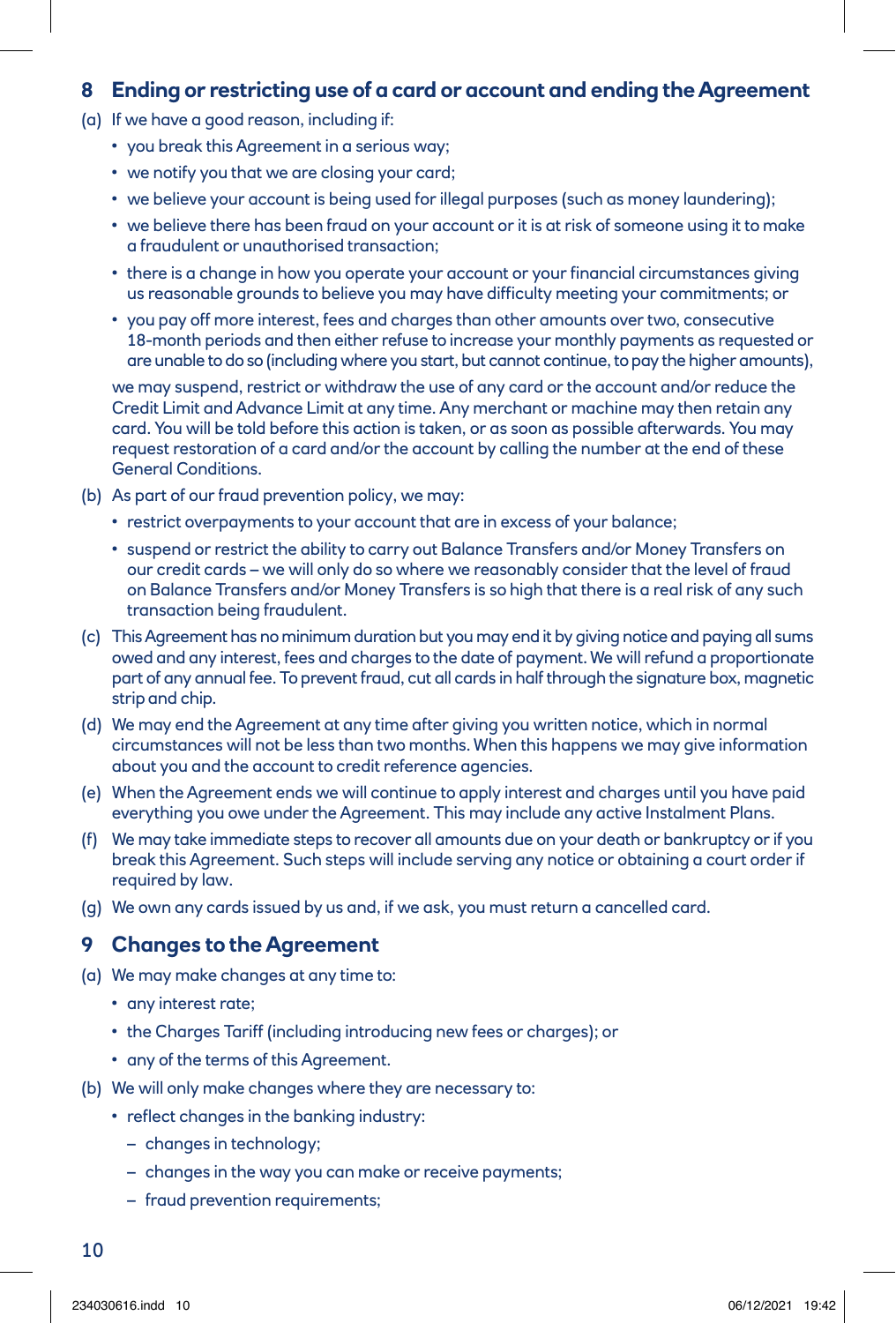- comply with changes in law, industry codes, the decision of an ombudsman, any regulatory requirement or any agreement with a government or regulatory body;
- reflect changes in the systems, schemes or suppliers we use;
- introduce a new service or update an existing service;
- remove a service we offer which is out of date or not being used (either by you or our customers in general);
- reflect changes that impact the cost of providing services to you, for example the cost of funds;
- reflect our credit assessment of you;
- introduce a change that you've requested (and we've agreed to);
- correct a mistake; or
- make them clearer or more favourable to you.
- (c) We will give you at least 30 days' written notice before any change is made unless the change is to your advantage, or where you have requested the change and we have agreed to it, in which case we may make the change immediately and will confirm the details of it to you in writing within 30 days.
- (d) We may change or withdraw any benefits or services associated with the card, or change the provider of those benefits or services, at any time. We will do this for any of the reasons listed in General Condition 9(b) or for any other valid reason. We will give you at least 30 days' prior written notice before doing this.
- (e) If you tell us that you want to close your account within 60 days of the date shown on any notice we send advising you of an interest rate increase, the increase will not apply.

#### **10 Communications and contact details**

- (a) We will contact you and provide notices and information to you (including credit card statements and notices of changes to this Agreement) by:
	- (i) post;
	- (ii) email to the email address you have provided to us;
	- (iii) secure message to online banking (if you have registered for our online banking service);
	- (iv) notifications to your mobile banking app; or
	- (v) text message to the mobile phone number you have provided to us.

 Please note that notices and information sent to you by the methods set out at (ii) or (iii) above may be sent by an electronic attachment (for example, by a PDF or other similar electronic attachment).

- (b) We may also contact you by telephone.
- (c) If your contact details change (including any of your name, address, telephone number(s) or email address), you must tell us promptly to ensure you receive all communications. If you telephone us to inform us of the change, you may be asked to confirm in writing.
- (d) You should ensure that your electronic device(s) are set up in order to receive our electronic communications (for example, they have the correct hardware, software, operating system and browser).
- (e) All communications to you will be in English.

#### **11 Disclosure of information and transferring debts**

 We may give to anyone any information about you or this Agreement in connection with any proposed transfer of, or financial arrangement by reference to, this Agreement.

 We may allow any person or organisation to take over any of our rights and duties under this Agreement. References to us in this Agreement include our successors.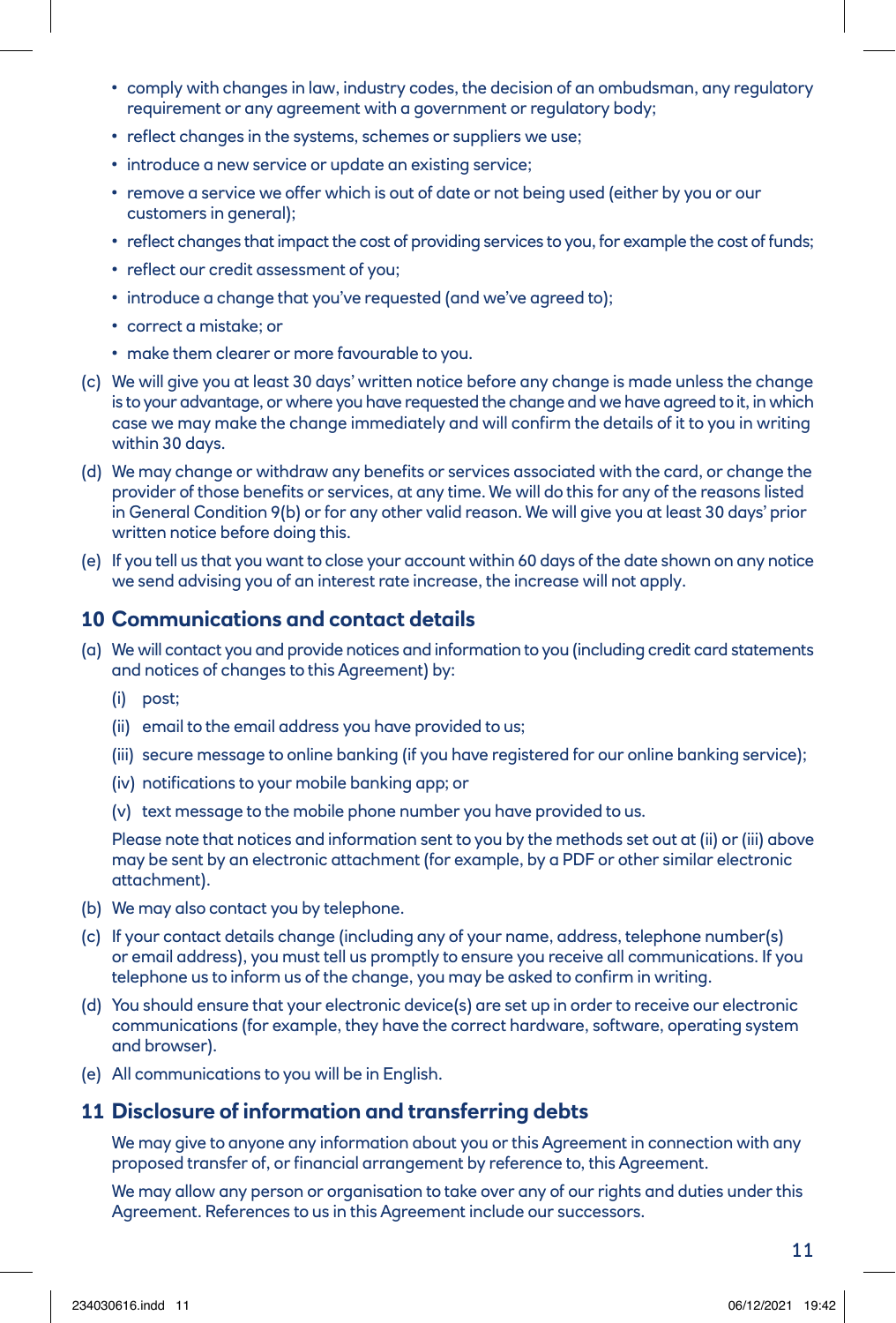#### **12 Waiver**

If we waive any of our rights, it does not mean that we will again waive that right in future.

# **13 Governing law, regulatory information and other rights**

- (a) If a transaction from or payment to your account is not correctly made, you must contact us about it without undue delay and in any case no later than 13 months after the date on which the transaction was debited to your account or the payment debited to the payer's account. You can do so by calling the number at the end of these General Conditions. If the error was our fault, we will be liable to you, including to refund any interest and charges that you incur on your accounts as a result of the payment or transaction not being made correctly on time.
- (b) If you live in Scotland, Scots law applies to this Agreement. If you live in Northern Ireland, the law of Northern Ireland will apply. If you live elsewhere, English law applies. If there is a dispute between us, you can take legal action against us in any UK court.
- (c) We have a complaints handling procedure you can use to resolve any issues. For more information about this procedure you can get a leaflet from any branch or by telephone.

 We'll do our best to respond to your complaint and resolve it as soon as we can but if you're not satisfied with our response then you may be able to refer your complaint to the Financial Ombudsman Service. The Financial Ombudsman Service is an independent organisation which tries to resolve complaints between customers and financial organisations where we've not been able to resolve the complaint ourselves.

 Our response to your complaint will outline any deadlines you have to contact the Financial Ombudsman Service. The Financial Ombudsman Service can be contacted at:

- Exchange Tower, London E14 9SR;
- 0800 023 4567 (from a landline) or 0300 123 9123 (from a mobile);
- Complaint.info@financial-ombudsman.org.uk; or
- financial-ombudsman.org.uk.

 You may also be entitled to use the European Commission's Online Dispute Resolution platform to resolve your complaint. The platform can be found at http://ec.europa.eu/odr.

- (d) The Financial Conduct Authority of 12 Endeavour Square, London E20 1JN is the supervisory authority under the Consumer Credit Act 1974. We are entered on the Financial Services Register and our registration number is 114724.
- (e) Our registered address is 36 St Andrew Square, Edinburgh EH2 2YB.
- (f) You may request a copy of this Agreement at any time by writing to us at The Royal Bank of Scotland plc, Cards Customer Services, PO Box 5747, Southend-on-Sea SS1 9AJ.

#### **14 Your information**

- (a) We are a member of The Royal Bank of Scotland Group ("**RBS**"). For more information about other RBS companies please visit rbs.com or contact your branch or Relationship Manager.
- (b) We collect and process various categories of personal and financial information throughout your relationship with us, to allow us to provide our products and services and to run our business. This includes basic personal information such as your name and contact details, and information about your financial circumstances, your accounts and transactions. We have a duty to keep customer information confidential. This section sets out how we may share your information with other RBS companies and third parties.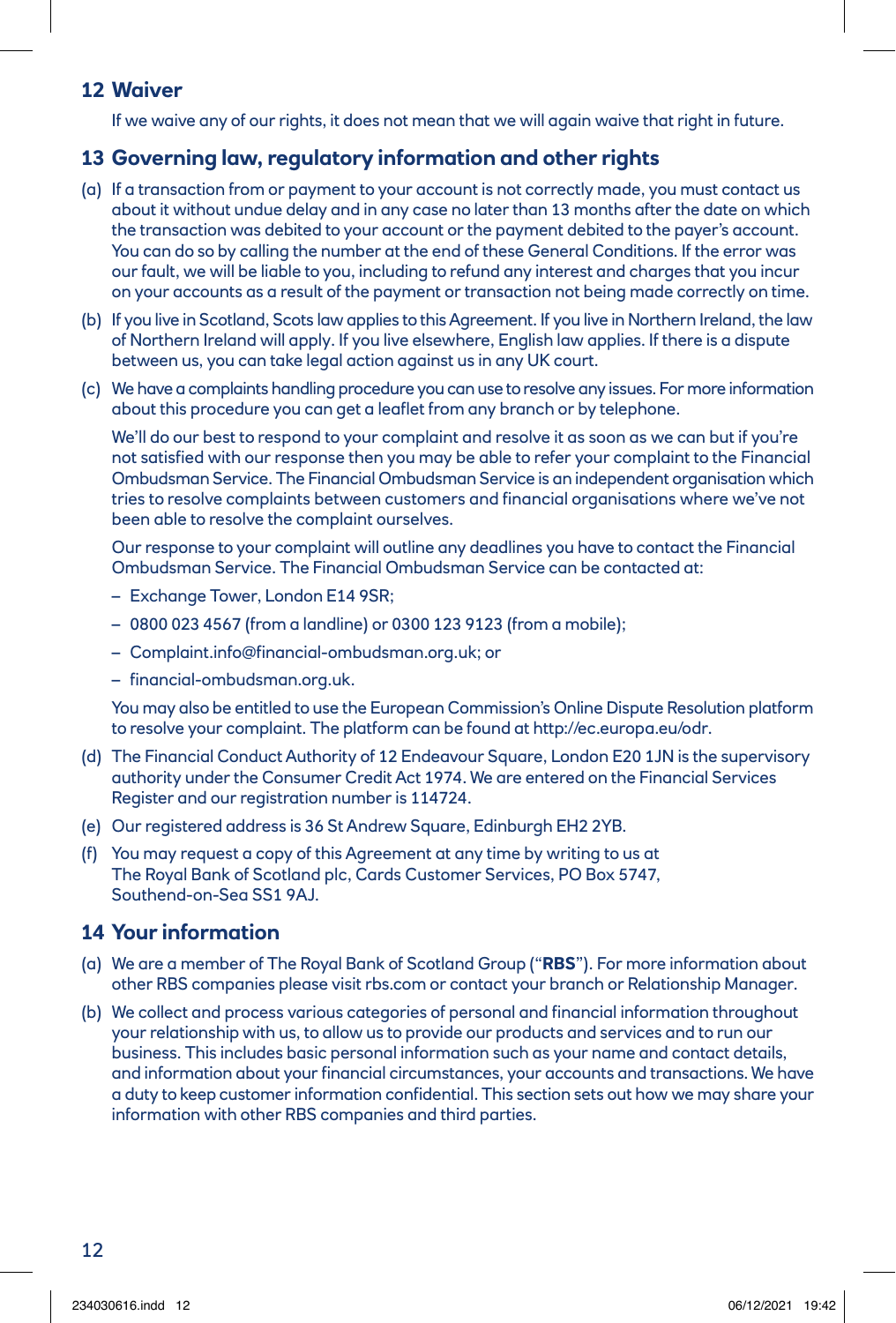- (c) In respect of any personal information relating to a third party that you provide to us, you must:
	- notify the third party that you are providing their personal information to us and obtain their permission;
	- provide the third party with a copy of these Terms;
	- ensure that, to the best of your knowledge, the personal information is accurate and up to date, and promptly notify us if you become aware that it is incorrect.
- (d) Your information may be shared with and used by other RBS companies. We will only share your information where it is necessary for us to carry out our lawful business activities, or where it is necessary to comply with laws and regulations that apply to us.
- (e) We will not share your information with anyone outside RBS except:
	- where we have your permission;
	- where required for your product or service;
	- where we are required by law and to law enforcement agencies, judicial bodies, government entities, tax authorities or regulatory bodies around the world;
	- with other banks and third parties where required by law to help recover funds that have entered your account as a result of a misdirected payment by such a third party;
	- with third parties providing services to us, such as market analysis and benchmarking, correspondent banking, and agents and sub-contractors acting on our behalf, such as the companies which print our account statements;
	- with other banks to help trace funds where you are a victim of suspected financial crime and you have agreed for us to do so, or where we suspect funds have entered your account as a result of a financial crime;
	- with debt collection agencies;
	- with credit reference and fraud prevention agencies;
	- with third party guarantors or other companies that provide you with benefits or services (such as insurance cover) associated with your product or service;
	- where required for a proposed sale, reorganisation, transfer, financial arrangement, asset disposal or other transaction relating to our business and/or assets held by our business;
	- in anonymised form as part of statistics or other aggregated data shared with third parties; or
	- where permitted by law, it is necessary for our legitimate interests or those of a third party, and it is not inconsistent with the purposes listed above.
- (f) If you ask us to, we will share information with any third party that provides you with account information or payment services. If you ask a third party provider to provide you with account information or payment services, you're allowing that third party to access information relating to your account. We're not responsible for any such third party's use of your account information, which will be governed by their agreement with you and any privacy statement they provide to you.
- (g) In the event that any additional authorised users are added to your account, we may share information about the use of the account by any authorised user with all other authorised users.
- (h) RBS will not share your information with third parties for their own marketing purposes without your permission.
- (i) We may transfer your information to organisations in other countries (including to other RBS companies) on the basis that anyone to whom we pass it protects it in the same way we would and in accordance with applicable laws. We will only transfer your information if we are legally obligated to do so, or where the other country has laws that adequately protect your information, or where we have imposed contractual obligations on the recipients that require them to protect your information to the same standard as we are legally required to.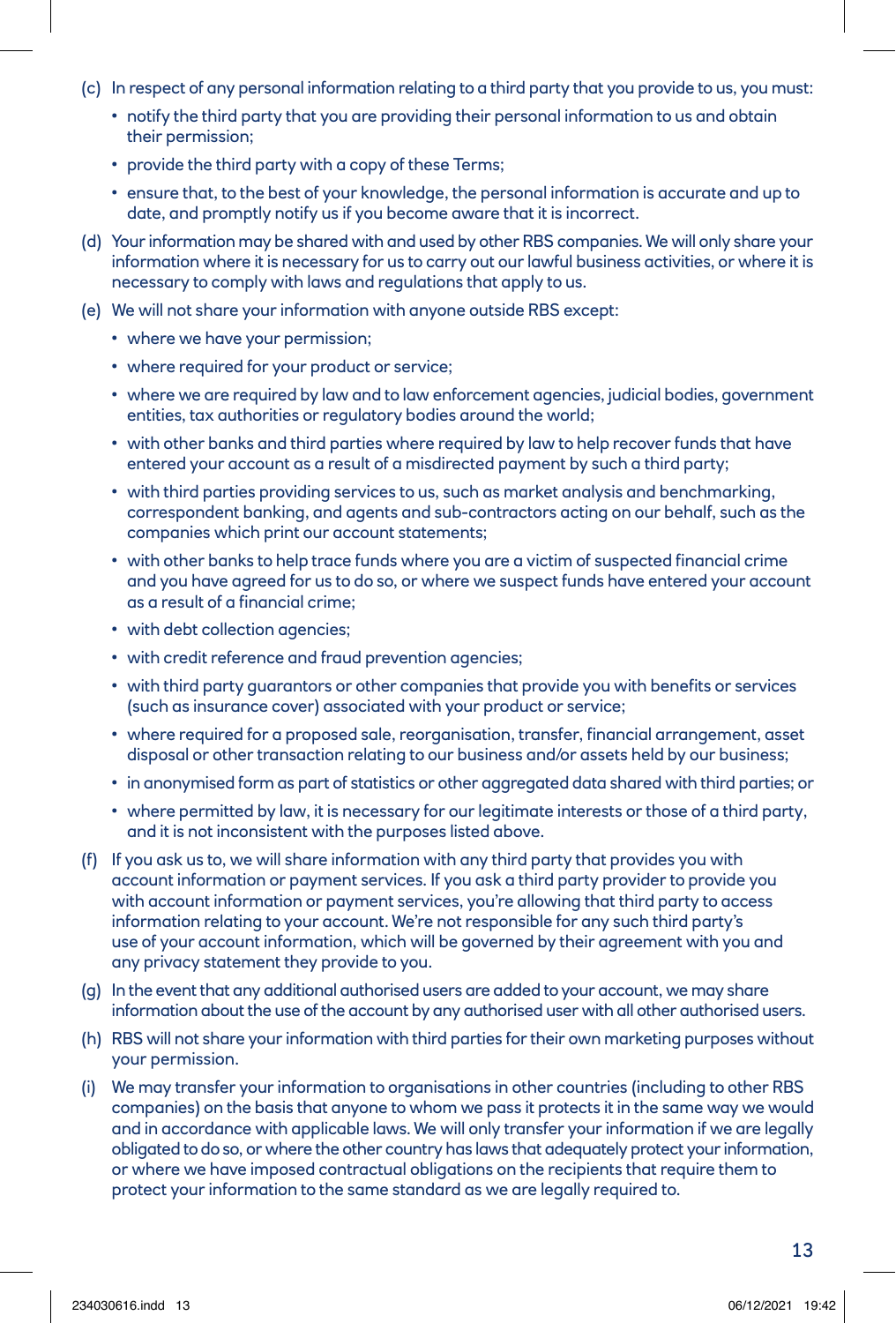#### **15 Instalment Plans**

#### (a) **What is an Instalment Plan?**

It's an option we might offer on your account to let you pay larger transactions off in fixed monthly instalments. We might also offer this option on Balance Transfers or Purchases that are, or are shortly to be, out of their promotional period. If it's available to you, we'll let you know via our mobile banking app once you've made a qualifying transaction or have an eligible Balance Transfer. We'll tell you more about any available plan, including fees, via the app before you take it out.

#### (b) **How does it work?**

If we tell you you're eligible to move a transaction or eligible Balance Transfer to an Instalment Plan, you'll have a set amount of time to tell us you want to do this. We'll then move the transaction or Balance Transfer amount to a plan and you'll pay a monthly fee and a fixed instalment on top of your normal monthly Minimum Payment. We don't charge any interest on Instalment Plan repayments or Instalment Plan fees.

#### (c) **Missing an Instalment Plan repayment**

If you miss or only partly pay one Instalment Plan repayment, the amount of that repayment or, in the case of a partial payment, the shortfall will go back into the main part of your credit card balance from your next monthly statement date and interest will be charged at your normal Purchases or Balance Transfers rate, as applicable. Due to how we apply payments, if you only partly pay one Instalment Plan repayment then the Instalment Plan fee (or a proportion of it) may also go back into your main balance. You will see any missed or partly made Instalment Plan repayments in the app. We will not charge interest on the Instalment Plan fee.

If you miss or partly pay two Instalment Plan repayments, the full Instalment Plan balance will go back into the main part of your credit card balance from your next monthly statement date and interest will be charged at your normal Purchases or Balance Transfers rate, as applicable. We will not charge interest on the Instalment Plan fee.

#### (d) **Cancelling an Instalment Plan**

An Instalment Plan will end if you miss or partly pay two Instalment Plan repayments as outlined above at point (c).

You can cancel an Instalment Plan at any time. If you do, you will not be charged any additional monthly Instalment Plan fees and the Instalment Plan balance will go back into the main part of your credit card balance on the next working day. Interest will be charged at your normal Purchases or Balance Transfers rate, as applicable. We will not charge interest on the Instalment Plan fee.

We can cancel an Instalment Plan if you break your Agreement with us. If we do, the full Instalment Plan balance and the monthly fee will go back into the main part of your credit card balance from your next monthly statement date and interest will be charged at your normal Purchases or Balance Transfers rate, as applicable. We will not charge interest on the Instalment Plan fee.

#### (e) **Paying off a plan early**

If you want to pay off an Instalment Plan early, you will need to pay off the rest of your credit card balance first.

#### (f) **Overpayments**

If you overpay and we apply a payment towards your outstanding Instalment Plan balance, you will still need to make your next month's Instalment Plan repayment on time. Any overpayments will reduce the length of time your plan is in place for and may reduce any final payment. We'll let you know in your monthly credit card statement.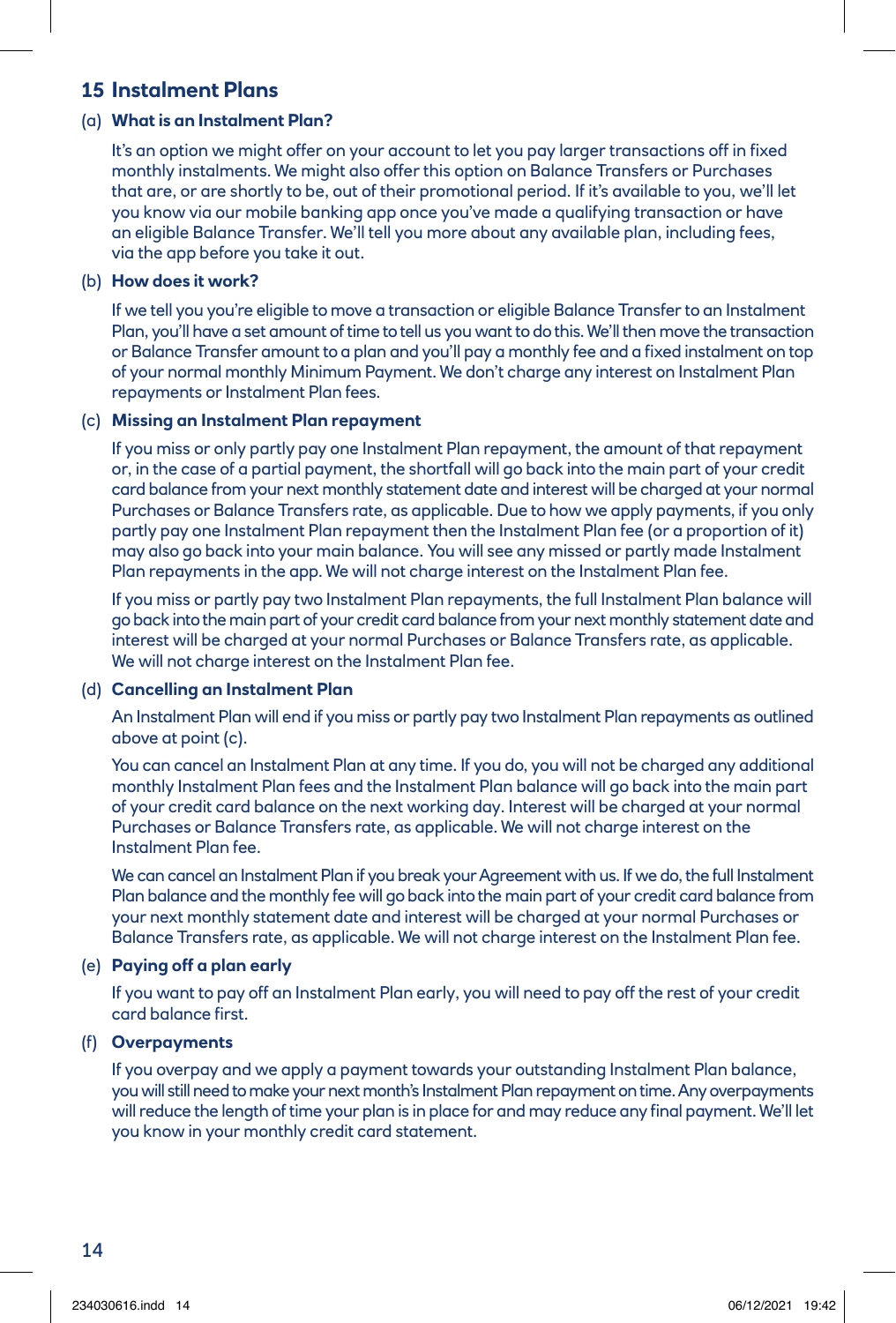# **Contact Details**

**To notify a lost or stolen card or suspected misuse Phone**: 0370 600 0459 (24 hours) Or from abroad: +44 1268 500 813 Minicom: 0800 141 3999 Or **Write** to: PO Box 5747, Southend-on-Sea SS1 9AJ.

#### **General enquiries: 0370 907 0010**

You can call this number to:

- Request a Credit Limit increase
- Get information on exchange rates
- Request your card or account is restored
- Tell us about a change to your contact details (you may be asked to confirm in writing)
- Request information about a refused transaction
- Reject future Credit Limit increases
- Reduce your Credit Limit
- Tell us if a transaction from, or payment to, your account is not correctly made

#### **Charges Tariff:**

| <b>Balance Transfer fee</b>                                                                                           | 2.49% (of balance transferred)                 |
|-----------------------------------------------------------------------------------------------------------------------|------------------------------------------------|
| <b>Default Charges</b>                                                                                                |                                                |
| • If the account is over the Credit Limit<br>by more than £12 at any time during a<br>statement period:               | £12                                            |
| • If you fail to pay the Minimum Payment by<br>the day after the payment due date shown<br>on your monthly statement: | £12                                            |
| <b>Other Charges</b>                                                                                                  |                                                |
| • Advances (cash withdrawals<br>and Gambling Transactions)*:                                                          | 3% (Cash Fee), minimum £3                      |
| • All other Advances<br>described in section 1*:                                                                      | 3% (Cash Fee)                                  |
| • Duplicate statements:                                                                                               | £3 each                                        |
| • Transactions in foreign currencies:                                                                                 | 2.75% (Non-Sterling<br><b>Transaction Fee)</b> |
| • If a cheque payable to us<br>or a Direct Debit is not paid:                                                         | £10                                            |

• If you take out an Instalment Plan as explained in General Condition 15 above, you will also pay an Instalment Plan fee.

\* Where an Advance is also a transaction in foreign currency, a Cash Fee and Non-Sterling Transaction Fee will be charged.